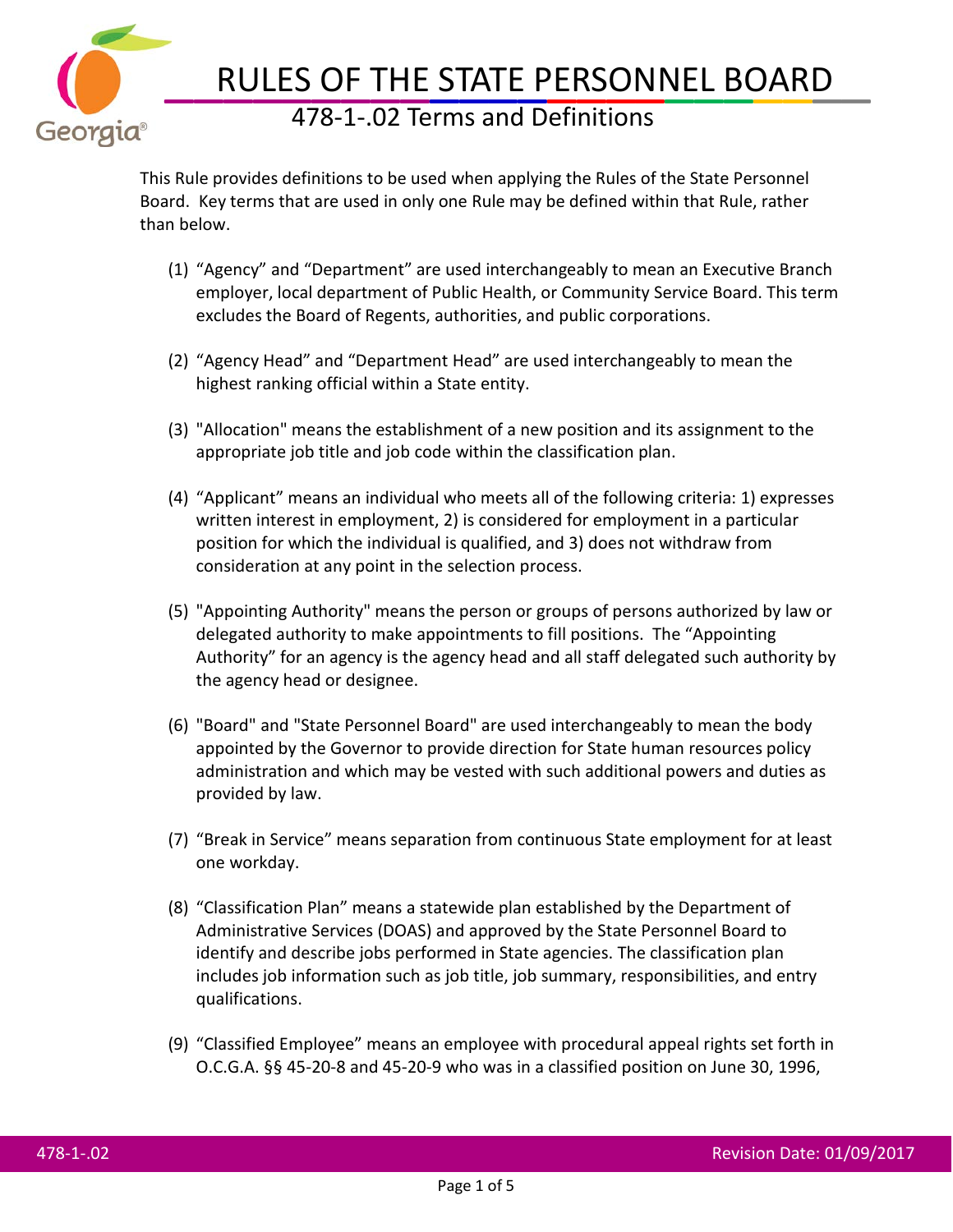and who has remained in a classified position without a break in service since that date.

- (10) "Classified Position" means a position that existed on June 30, 1996, held classified status on that date, and has not been occupied by an unclassified employee since that date.
- (11) "Commissioner" means the Governor-appointed head of the Department of Administrative Services.
- (12) "Compensation Plan" means a statewide system of pay ranges and pay supplement addenda established by the Department of Administrative Services, adopted by the State Personnel Board, and approved by the Director of the Governor's Office of Planning and Budget.
- (13) "Demotion" means the movement of a qualified employee to a job on a lower pay grade within the same compensation plan. When moving between two different pay plans, a pay grade is deemed lower when its market average or midpoint salary is 5% or more below the market average or midpoint of another pay grade.
- (14) "Employee" means an individual hired by an agency to provide services for wages and excludes independent contractors, volunteers, unpaid interns, and board members paid on a per diem basis.
- (15) "Employment-at-Will" means an employment relationship in which either party to the relationship may sever the relationship at any time for any reason other than an unlawful reason.
- (16) "Full-time" means a work schedule of at least 40 hours per workweek, unless otherwise defined in law for purposes of participation in benefit programs.
- (17) "Furlough" and "Temporary Reduction-in-Force" are used interchangeably to mean a temporary period of mandatory time off work without pay for budgetary reasons.
- (18) "Hourly Employment" means an employment arrangement in which a State employer pays an employee wages on an hourly basis for actual hours worked. Hourly-paid employees are excluded from certain benefits.
- (19) "In pay status" means hours during a pay period for which an employee is entitled to pay. It includes time worked, paid holidays, all forms of paid leave, compensatory time, and suspension with pay.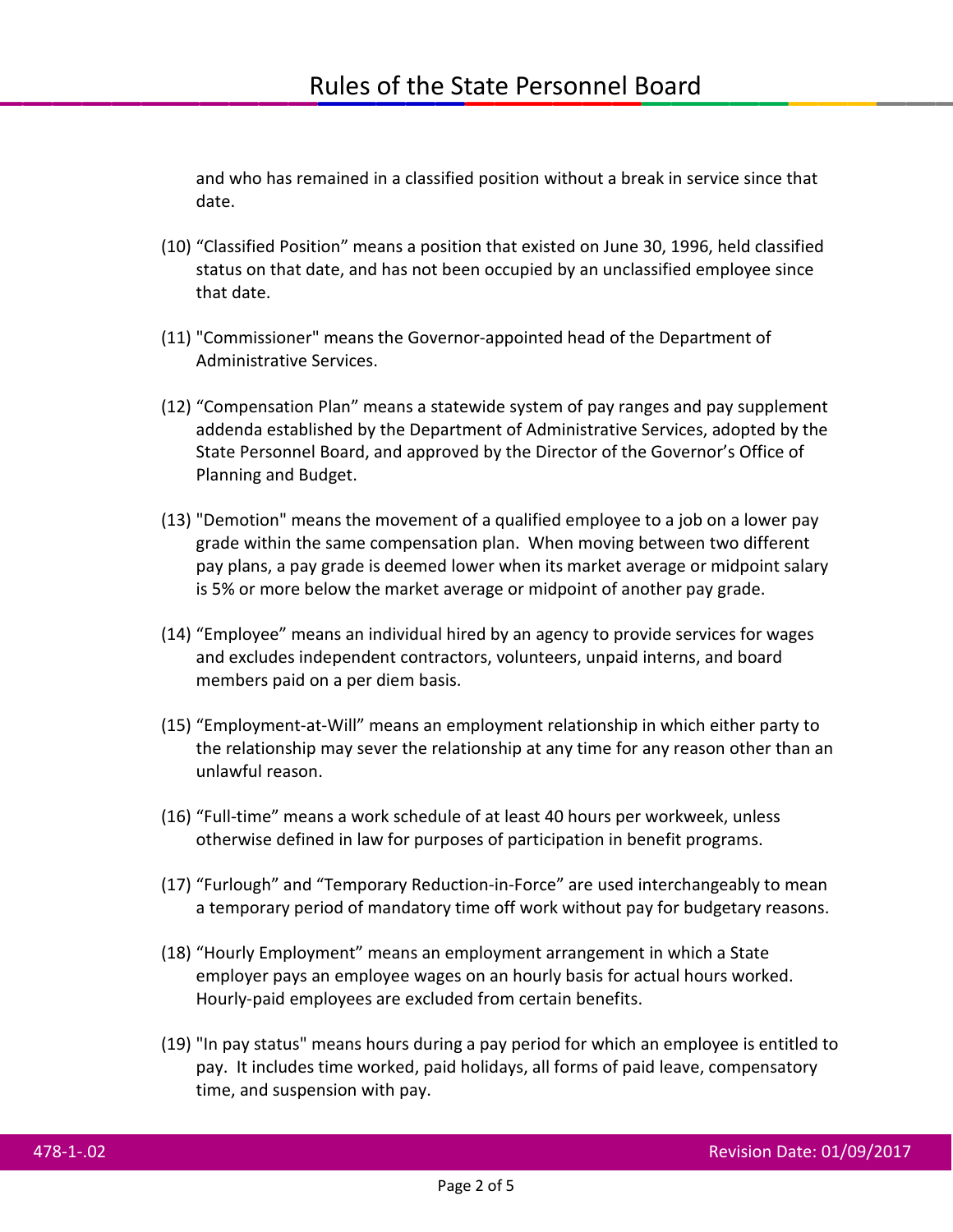- (20) "Job" means a broadly defined collection of duties and responsibilities that is assigned a job title, job code, and pay grade within the State's classification plan. Each State position is assigned to a job. State positions that are sufficiently similar in nature, scope, complexity, and minimum qualifying requirements are assigned to the same job.
- (21) "Job Code" means a unique alphabetic or numeric identifier associated with a job.
- (22) "Part-time" means a work schedule of fewer than 40 hours per workweek, unless otherwise defined in law for purposes of participation in benefit programs.
- (23) "Pay grade" means a range of pay within a minimum and maximum annual base salary to which one or more jobs are assigned.
- (24) "Period of armed conflict" means any period of armed military intervention beyond the limits of the United States as well as any confrontation of the armed forces of the United States with foreign nationals in which actual hostilities erupt.
- (25) "Permanent Status Employee" and "Employee with Permanent Status" are used interchangeably to mean an employee in the classified service who has successfully completed a working test period in the job in which employed.
- (26) "Position" means a set of duties and responsibilities typically assigned to one employee. Each position has a unique numeric identifier and is used to organize and assign work and to manage available head count.
- (27) "Promotion" means the movement of a qualified employee to a job on a higher pay grade within the same compensation plan. When moving between two different pay plans, a pay grade is deemed higher when its market average or midpoint salary is at least 5% greater than the market average or midpoint of another pay grade.
- (28) "Reallocation" means the change of a position from one job title and job code to a different job title and job code.
- (29) "Reassignment" means a structural change in the Classification Plan to move a job from one pay grade to another as a result of action by the DOAS Commissioner.
- (30) "Reduction-in-Force" means the separation from a job, the reduction in pay, or the furlough of one or more employees as the result of a shortage of work or funds or a change in organization. The reduction may involve classified employees, unclassified employees, or both.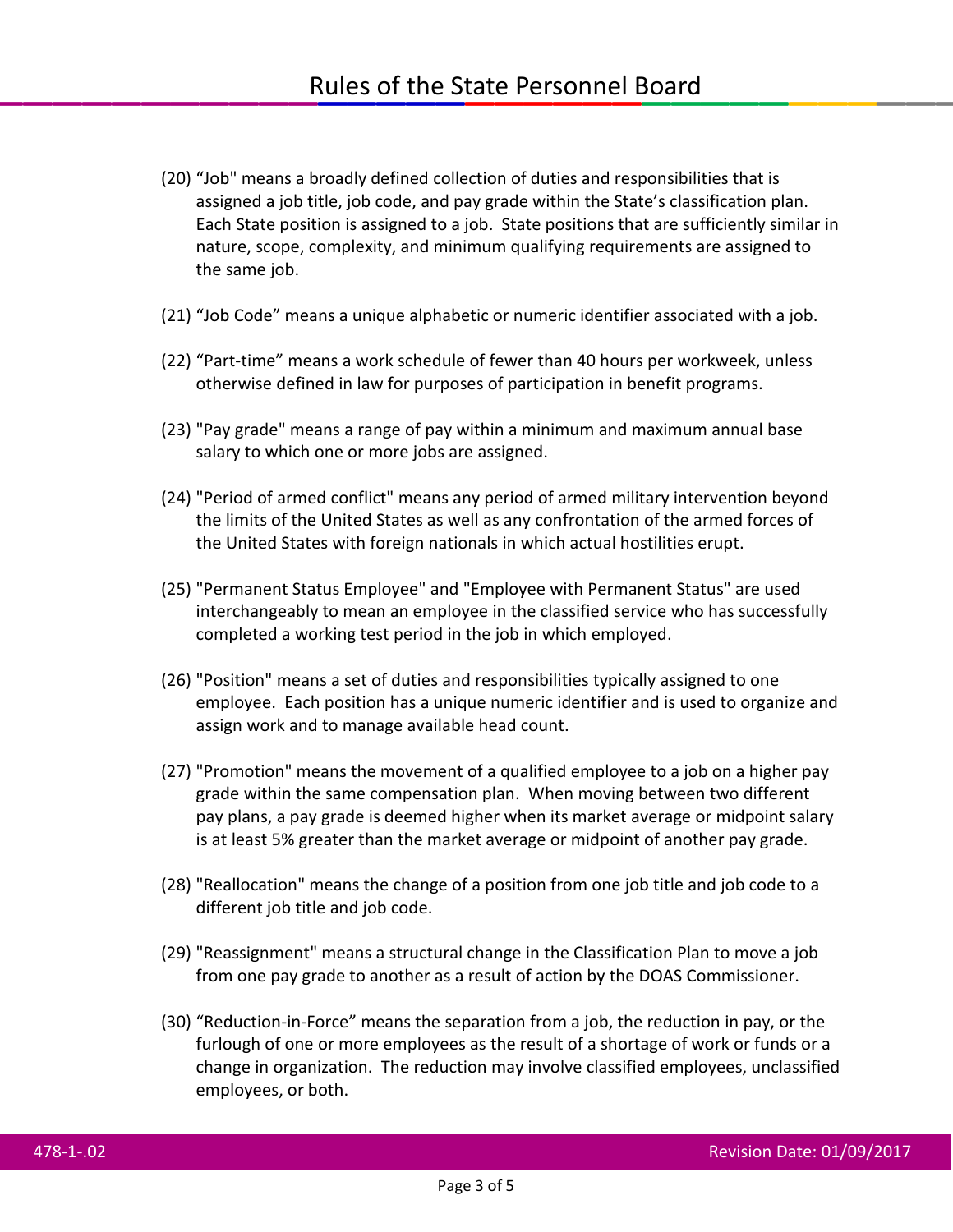- (31) "Regular Employment" means assignment to a budgeted position with no established end date that is compensated on a salaried basis.
- (32) "Salaried Employment" means employment compensated by an established interval amount, such as a semi-monthly or monthly rate, as opposed to being compensated on an hourly basis only for time worked.
- (33) "State Personnel Board Rules," "Rules," and "Merit System" are used interchangeably to mean the statewide policies adopted by the State Personnel Board and approved by the Governor that govern human resources in the State.
- (34) "Temporary employee" means an employee hired for a time-limited assignment of less than nine (9) months. Temporary employees may be eligible for healthcare benefits depending on the length of assignment and anticipated work hours.
- (35) "Time-limited Employee with Benefits" means an employee hired for a time-limited assignment of nine (9) months or longer who is scheduled for a sufficient number of hours to be eligible for employment benefits.
- (36) "Transfer" within an agency means the internal movement of an employee from one position to another position on the same or equivalent pay grade without a break in service. Pay grades are considered "equivalent" when there is less than 5% difference between their respective market average or midpoint salaries. "Transfer" between State agencies involves movement of an employee from a position in one State agency to a position in another State agency without a break in service. The two positions may be on either the same or different pay grades.
- (37) "Unclassified Employee" means an employee who was hired after June 30, 1996, or who has occupied an unclassified position at any time since July 1, 1996. Unclassified employees have employment-at-will status, with limited exception for employees with more than 18 years of service who established Employees' Retirement System (ERS) membership before April 1, 1972.
- (38) "Unclassified Position" means a position created on or after July 1, 1996, or occupied by an unclassified employee on or after this date.
- (39) "Working Test" or "Working Test Period" means a probationary period of employment in a classified position during which the employee must demonstrate to the satisfaction of the appointing authority the knowledge, ability, aptitude, and other necessary qualities to perform satisfactorily the duties of the position in which employed.